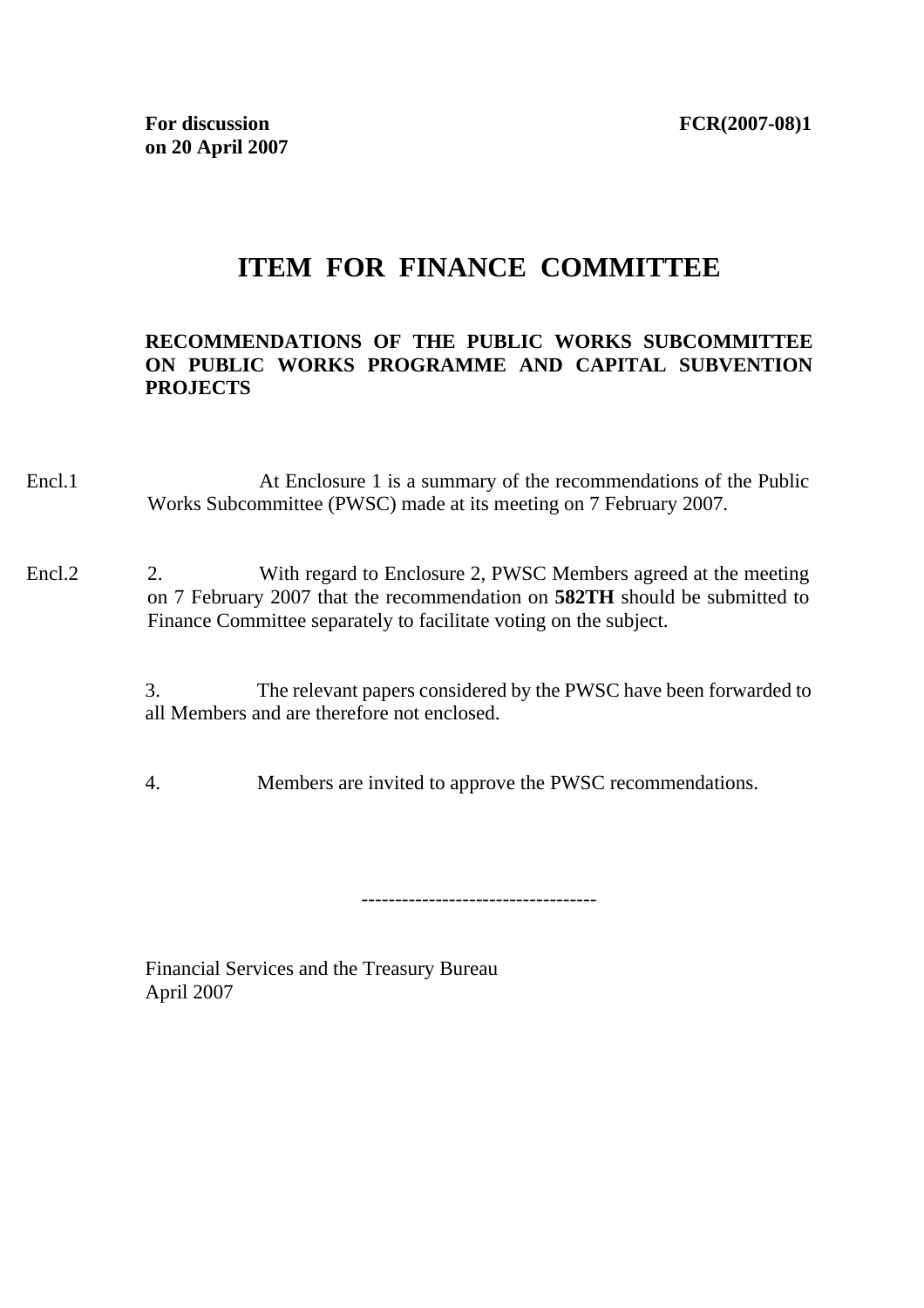## **Summary of the Recommendations of the Public Works Subcommittee made at its meeting on 7 February 2007**

| <b>Project code</b>                           | <b>Project description</b>                                                         | <b>Recommendation</b>                                                                                                                                                                                                                                                                                                                                                  |
|-----------------------------------------------|------------------------------------------------------------------------------------|------------------------------------------------------------------------------------------------------------------------------------------------------------------------------------------------------------------------------------------------------------------------------------------------------------------------------------------------------------------------|
| 332EP<br>PWSC(2006-07)72<br>(Head 703)        | A 24-classroom primary school<br>in Sham Tseng, Tsuen Wan                          | To recommend to Finance Committee<br>the upgrading of 332EP to Category A at<br>an estimated cost of \$111.2 million<br>in money-of-the-day prices for the<br>construction of a 24-classroom primary<br>school in Sham Tseng, Tsuen Wan.                                                                                                                               |
| <b>108CD</b><br>PWSC(2006-07)73<br>(Head 704) | Kowloon<br>West<br>drainage<br>improvement - Lai Chi Kok<br><b>Transfer Scheme</b> | To recommend to Finance Committee -<br>upgrading of<br>(a)<br>the<br>part<br>- of<br>108CD, as 150CD, entitled<br>"Inter-Reservoirs<br>Transfer<br>Scheme - environmental impact<br>assessment, investigation<br>and<br>design" to Category A at an<br>estimated cost of \$26.0 million in<br>money-of-the-day prices; and<br>the retention of the remainder of<br>(b) |

-----------------------------------